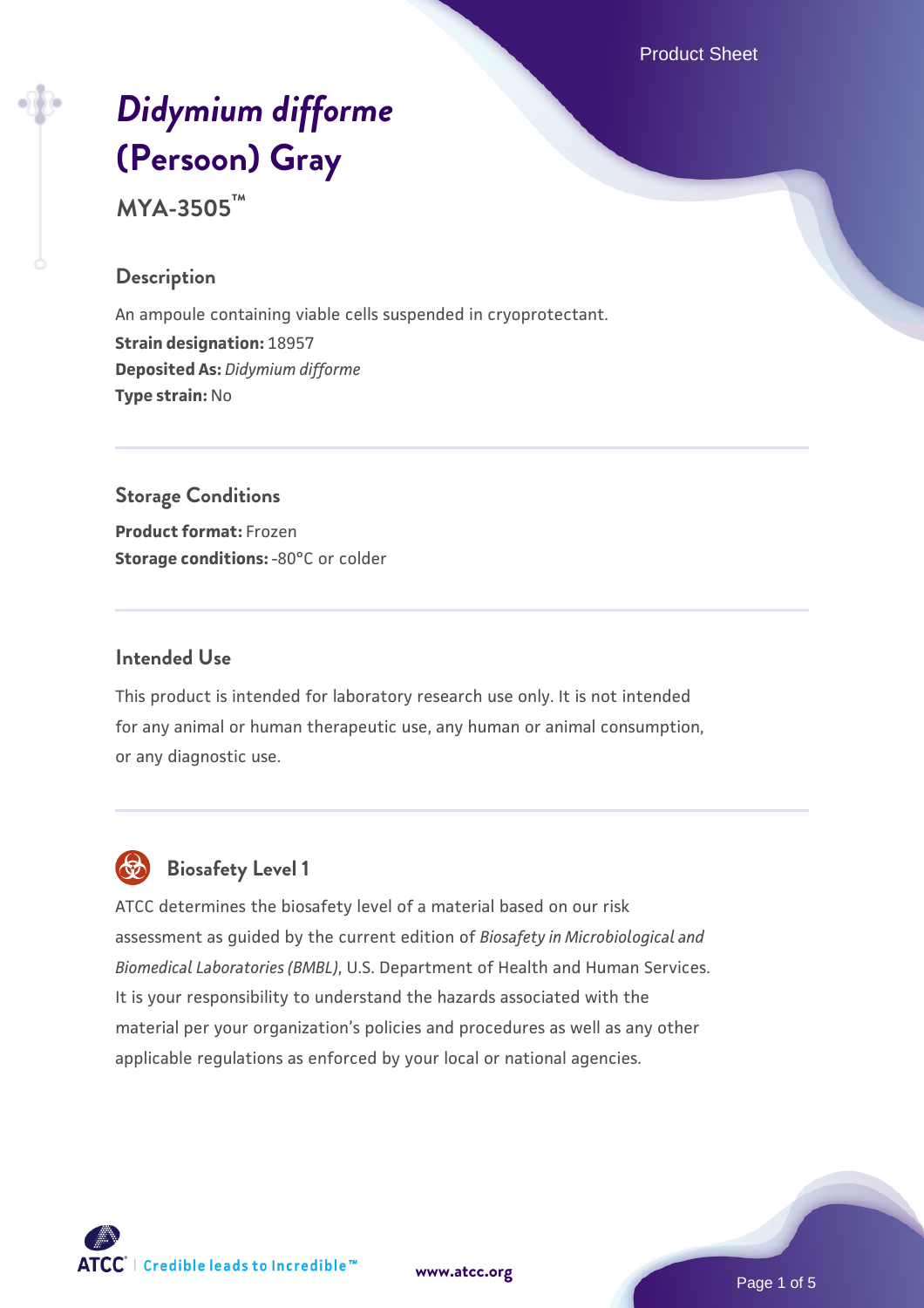## *[Didymium difforme](https://www.atcc.org/products/mya-3505)* [\(Persoon\) Gray](https://www.atcc.org/products/mya-3505) **Product Sheet** Product Sheet **MYA-3505**

ATCC highly recommends that appropriate personal protective equipment is always used when handling vials. For cultures that require storage in liquid nitrogen, it is important to note that some vials may leak when submersed in liquid nitrogen and will slowly fill with liquid nitrogen. Upon thawing, the conversion of the liquid nitrogen back to its gas phase may result in the vial exploding or blowing off its cap with dangerous force creating flying debris. Unless necessary, ATCC recommends that these cultures be stored in the vapor phase of liquid nitrogen rather than submersed in liquid nitrogen.

## **Certificate of Analysis**

For batch-specific test results, refer to the applicable certificate of analysis that can be found at www.atcc.org.

# **Handling Procedures**

**Frozen ampoules** packed in dry ice should either be thawed immediately or stored in liquid nitrogen. If liquid nitrogen storage facilities are not available, frozen ampoules may be stored at or below -70°C for approximately one week. **Do not under any circumstance store frozen ampoules at refrigerator freezer temperatures (generally -20°C)**. Storage of frozen material at this temperature will result in the death of the culture.

- 1. To thaw a frozen ampoule, place in a **25°C to 30°C** water bath, until just thawed **(approximately 5 minutes)**. Immerse the ampoule just sufficient to cover the frozen material. Do not agitate the ampoule.
- 2. Immediately after thawing, wipe down ampoule with 70% ethanol and aseptically transfer at least 50 µL (or 2-3 agar cubes) of the content onto a plate or broth with medium recommended.
- 3. Incubate the inoculum/strain at the temperature and conditions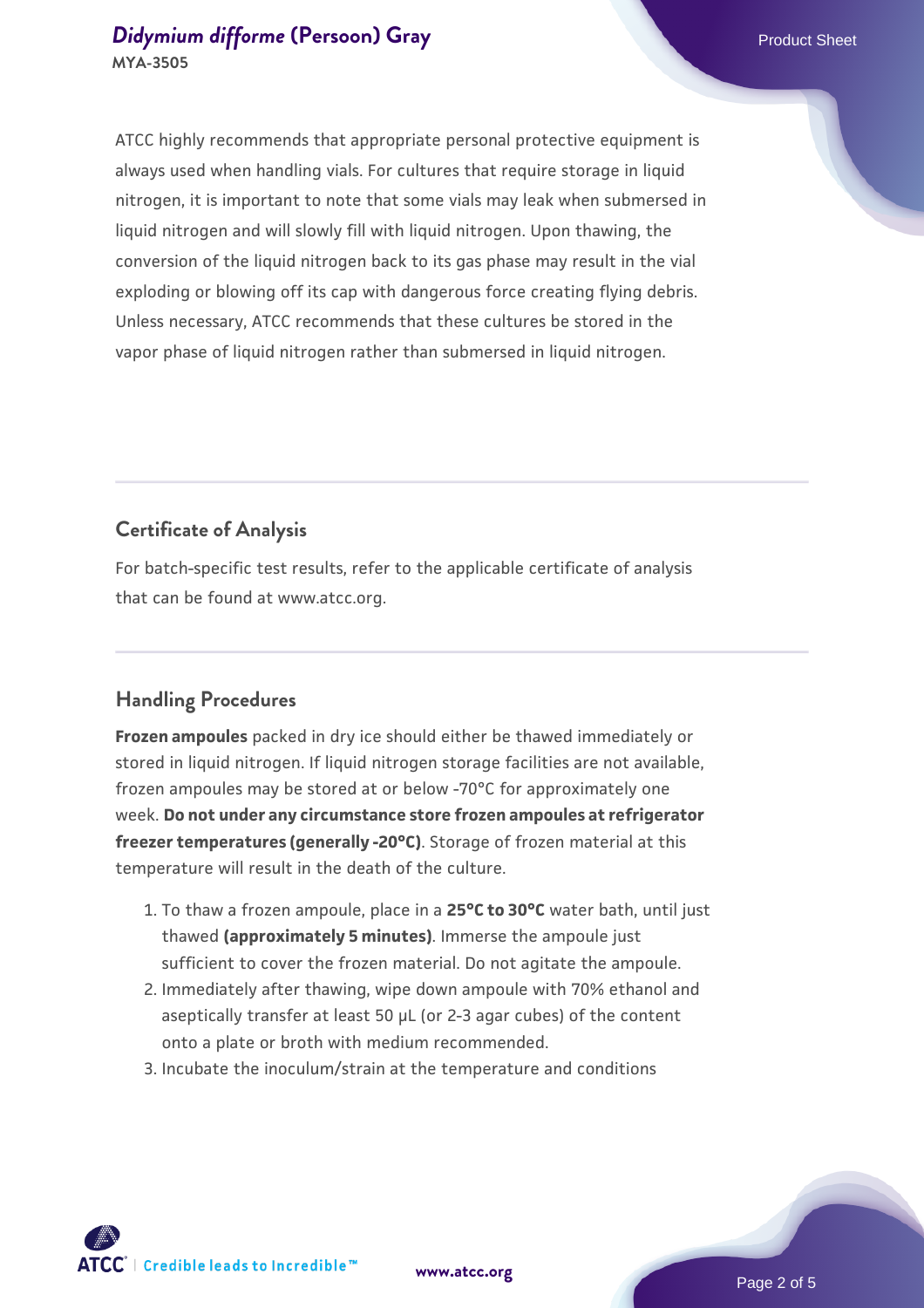recommended.

4. Inspect for growth of the inoculum/strain regularly for up to 4 weeks. The time necessary for significant growth will vary from strain to strain.

#### **Material Citation**

If use of this material results in a scientific publication, please cite the material in the following manner: *Didymium difforme* (Persoon) Gray (ATCC MYA-3505)

#### **References**

References and other information relating to this material are available at www.atcc.org.

#### **Warranty**

The product is provided 'AS IS' and the viability of ATCC® products is warranted for 30 days from the date of shipment, provided that the customer has stored and handled the product according to the information included on the product information sheet, website, and Certificate of Analysis. For living cultures, ATCC lists the media formulation and reagents that have been found to be effective for the product. While other unspecified media and reagents may also produce satisfactory results, a change in the ATCC and/or depositor-recommended protocols may affect the recovery, growth, and/or function of the product. If an alternative medium formulation or reagent is used, the ATCC warranty for viability is no longer valid. Except as expressly set forth herein, no other warranties of any kind are provided, express or implied, including, but not limited to, any implied warranties of merchantability, fitness for a particular purpose, manufacture according to cGMP standards, typicality, safety, accuracy, and/or



**[www.atcc.org](http://www.atcc.org)**

Page 3 of 5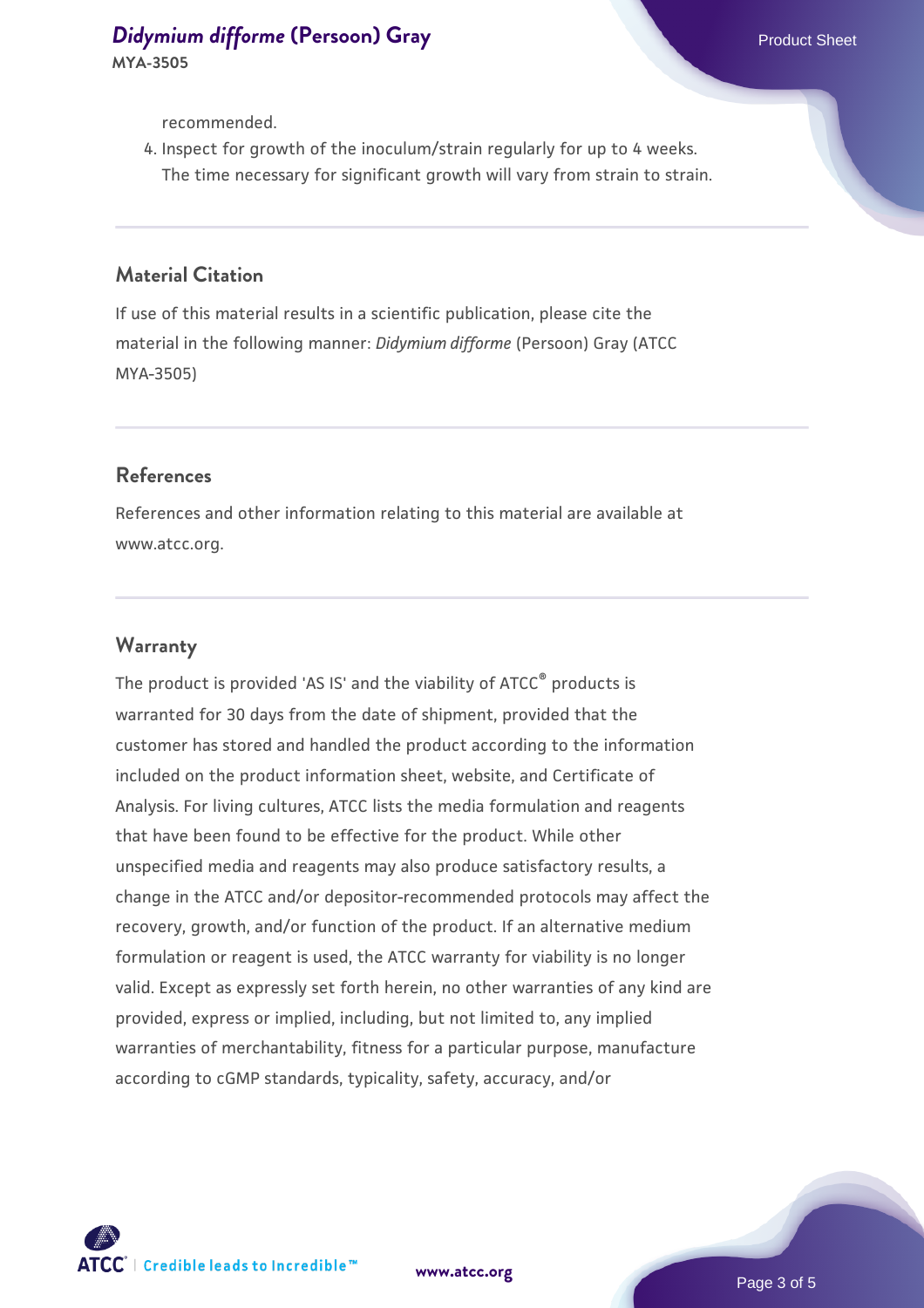#### *[Didymium difforme](https://www.atcc.org/products/mya-3505)* [\(Persoon\) Gray](https://www.atcc.org/products/mya-3505) **Product Sheet** Product Sheet **MYA-3505**

noninfringement.

## **Disclaimers**

This product is intended for laboratory research use only. It is not intended for any animal or human therapeutic use, any human or animal consumption, or any diagnostic use. Any proposed commercial use is prohibited without a license from ATCC.

While ATCC uses reasonable efforts to include accurate and up-to-date information on this product sheet, ATCC makes no warranties or representations as to its accuracy. Citations from scientific literature and patents are provided for informational purposes only. ATCC does not warrant that such information has been confirmed to be accurate or complete and the customer bears the sole responsibility of confirming the accuracy and completeness of any such information.

This product is sent on the condition that the customer is responsible for and assumes all risk and responsibility in connection with the receipt, handling, storage, disposal, and use of the ATCC product including without limitation taking all appropriate safety and handling precautions to minimize health or environmental risk. As a condition of receiving the material, the customer agrees that any activity undertaken with the ATCC product and any progeny or modifications will be conducted in compliance with all applicable laws, regulations, and guidelines. This product is provided 'AS IS' with no representations or warranties whatsoever except as expressly set forth herein and in no event shall ATCC, its parents, subsidiaries, directors, officers, agents, employees, assigns, successors, and affiliates be liable for indirect, special, incidental, or consequential damages of any kind in connection with or arising out of the customer's use of the product. While reasonable effort is made to ensure authenticity and reliability of materials on deposit, ATCC is not liable for damages arising from the misidentification or misrepresentation of such materials.

Please see the material transfer agreement (MTA) for further details regarding the use of this product. The MTA is available at www.atcc.org.



**[www.atcc.org](http://www.atcc.org)**

Page 4 of 5